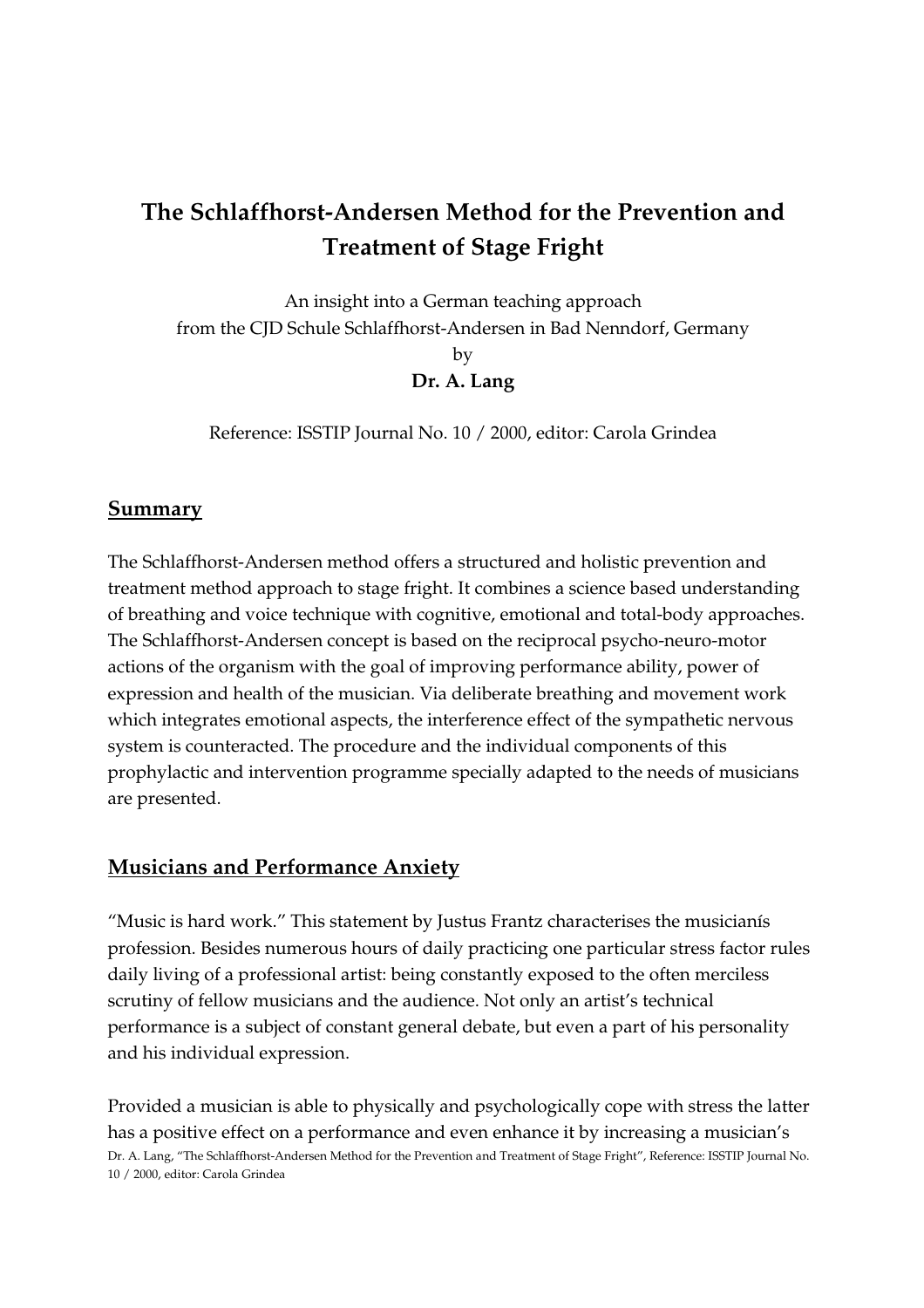receptivity and reactive capacities. However, unfavourable social conditions (family environment, culture, etc.), personal attributes (behaviour-related, psychodynamic, cognitive and biological) and professional idiosyncrasies (technique, artistic maturity, degree of exposure) can result in performance stress leading to fear of failure, fear of competition and threaten professional survival. As soon as such anxiety starts to interfere with the artist's performance, professional help is advisable.

In anxiety situations, the organism reacts in a stereotype manner with sympathetic activation of the autonomic nervous system. The alarm reactions, triggered in the hypothalamus and the diencephalon and transmitted by heightened sympathetic arousal , is a evolutionary survival tool to deal with life threatening situations ("fight or flight"). A musician whose body is "attacked" by such a reaction, particularly in moments of extreme concentration, is massively impaired in his performance.

Each of us knows the importance of a pervious and "appropriately tensed" body for optimal musical performance: Flexibility and breathing rhythm are not just a precondition for flexible articulation and musical flow for wind instruments and singers. A musician whose body is "on the run" is rigid in his activity. He plays with stressed muscles and hesitating, flat, hasty breathing. This effects expressive power of the music and is furthermore transferred onto the audience, as shown by the American scholar John Diamond (2). Failure occurs, the prophecy has been fulfilled. Repeating such mechanisms in the stage situation can entail a vicious circle which, in terms of conditioning is divorced from its original anxiety stimulants, and leads to a learned anxiety reaction: performance anxiety. The treatment of learned performance anxiety is far more difficult than its prevention.

The well-known symptoms of performance anxiety are all an expression of an activated sympathetic nervous system: cold, moist fingers, dry mouth and gastrointestinal problems, palpitations of the heart, mental blocks, excess muscle tension and trembling of motor muscles, but also of the voice and respiratory system and many others. Widmer et al additionally showed in a study of 141 musicians a positive, anxiety-related correlation between the appearance of disruptive stage fright and hyperventilation (9). Statistics indicate, that more than 41% of all musicians of both sexes suffer from stage fright (3) and recourse to medication is widespread and habitual (5).

The treatment of stage fright includes several different approaches: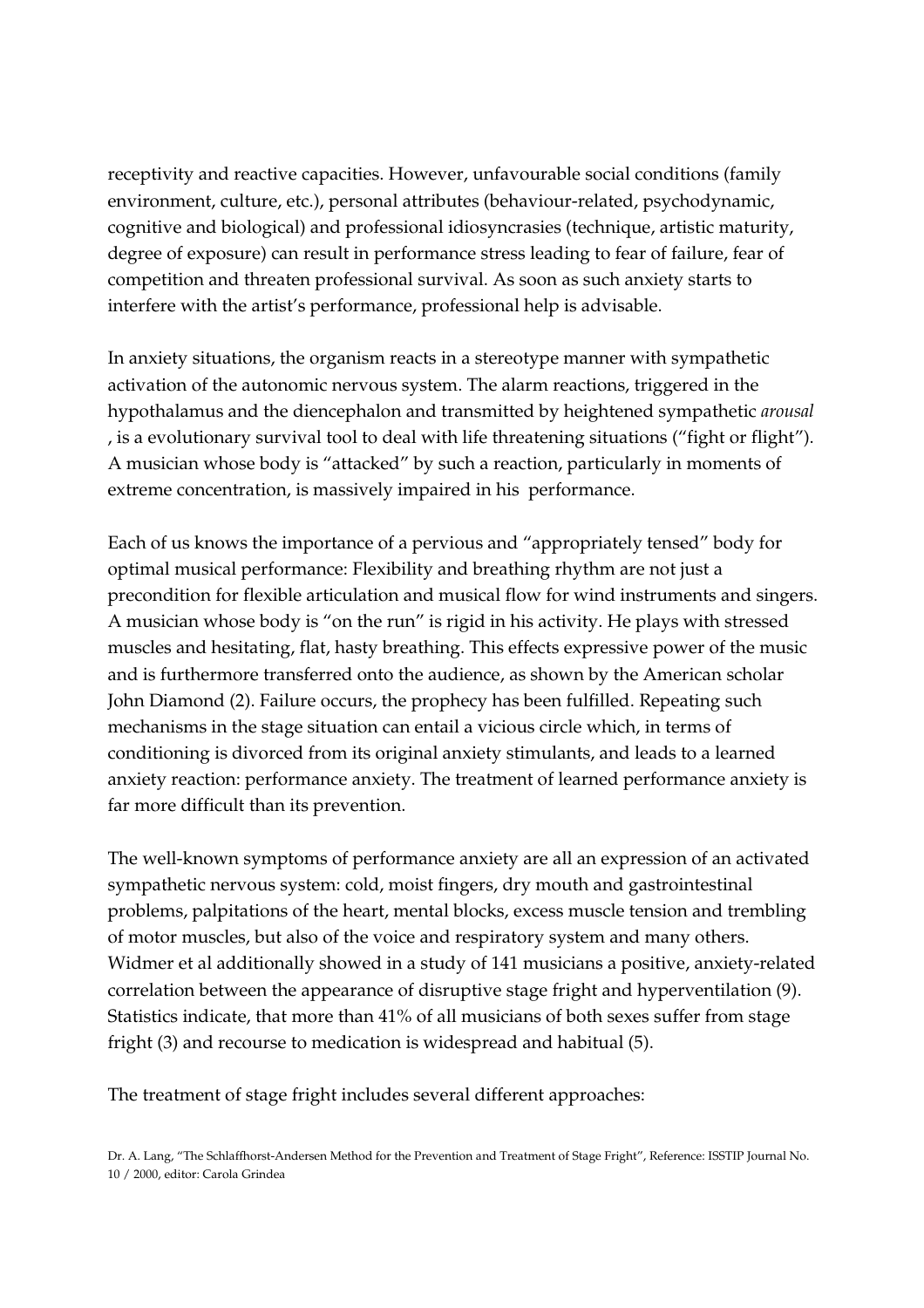Behaviour-based approaches like optimum preparation, appropriate selection of pieces to play and systematic desensitisation through habituation (frequent public performances) characterise the daily life of many musicians. A depth-psychological analysis of anxieties is rarely conducted. If one wants to deal adequately with the multifactor genesis of performance anxiety, an accordingly multifaceted, i.e. holistic, treatment concept is required which combines cognitive, emotional and total-body approaches. The Schlaffhorst-Andersen concept is based on such a therapeutic approach. It is based on the reciprocal interaction between emotional processes, reactions of the sympathetic nervous system and motor performance and it aims at improving

- the capacity for expression
- the ability to perform and
- health of the musician.

### The Schlaffhorst-Andersen Concept

Frequently, a musician's instrument is much better taken care of than the musician's own organism. Most people only become aware of their bodies once they are in pain or when certain musculoskeletal functions are impaired as in the case of performance anxiety. While most musicians almost immediately notice the effects of e.g. climatic changes on their instruments they are quite unaware of current muscle tone, respiratory behaviour and so forth. If we conceive of the body as a part of the instrument, this implies that together with learning to play a musical instrument, dealing with the instrument "body" must also be learned. In order to ensure beneficial tension and thus muscular flexibility a musician needs to take note of and accept the body with all its sympathetic nervous manifestations. Only on this basis it is possible to deal with performance stress in a manner that compensates for the detrimental influence of autonomic arousal.

Autonomic and voluntary nervous systems and the psyche are holistically combined into a single large network by means of messengers and signalling substances (such as neuropeptides) (11). According to Zänker (11) and Pert (6), the neuropeptides are biochemical carriers of emotion. The brain's limbic system, the basal ganglia and motor nuclei of the thalamus are connected with each other and thus link unconscious personal expression to body posture and motion. And the cerebellum (in the rear part of the brain concerned with the co-ordination of movement and muscle action) is according to recent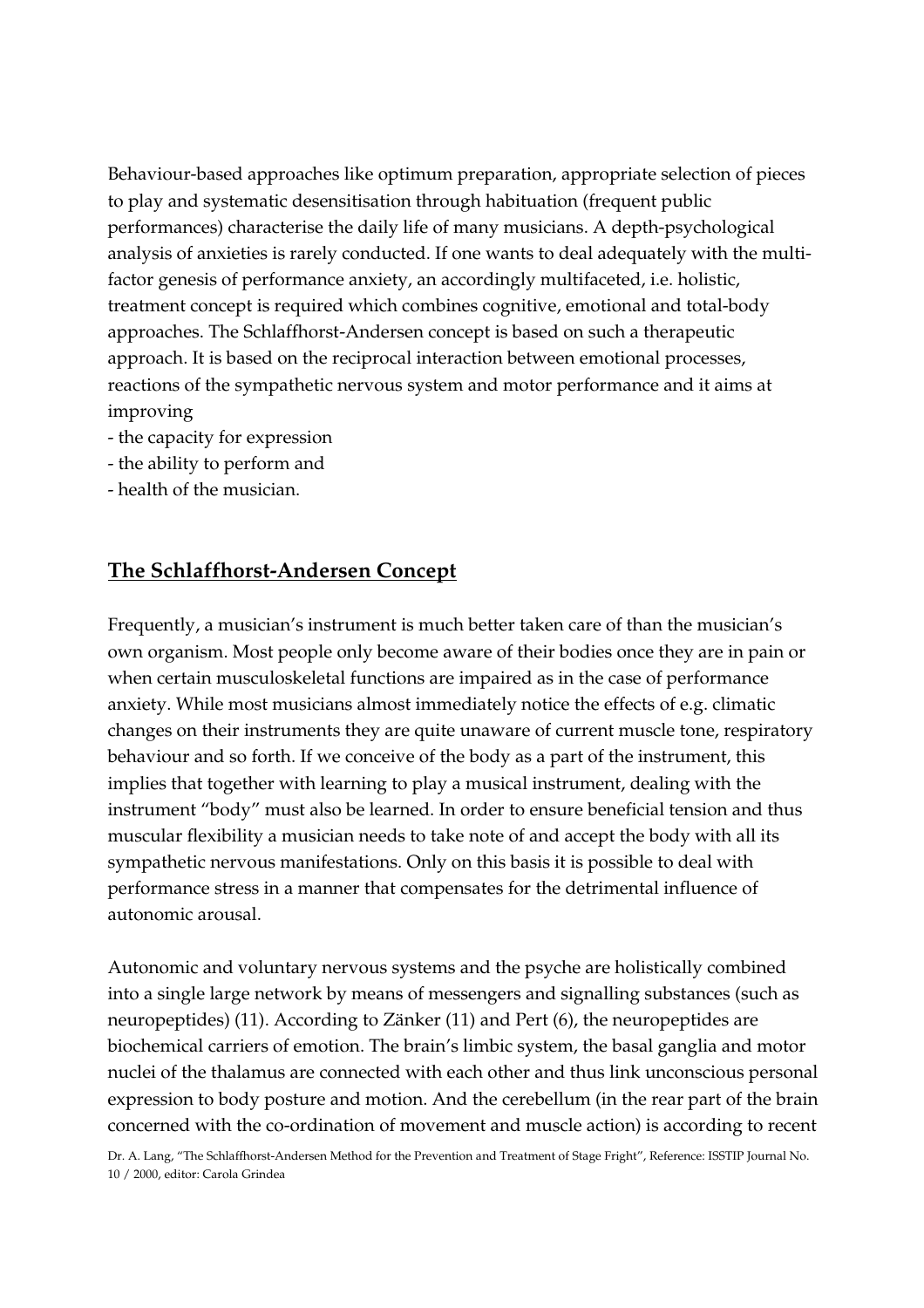findings (7) largely involved in emotions. In this we find a neurophysiological correlate for the reciprocal effects cited above between emotional processes, vegetative reactions and motor performance. By external effects on one of these functional constituencies, both other areas are likewise affected.

Breathing plays an important part in this relationship. Respiratory rhythm (as well as respiratory volume) are involuntarily adjusted to existing circumstances by means of respiratory centres in the brain stem. In addition, the respiratory muscle system is voluntarily controllable via the cerebral cortex. Thus the function constituency of breathing fulfils a unique key function as intermediary between the somatic and vegetative nervous systems.

What therapeutic consequences emerge from this for treatment of performance anxiety? The objective is to influence the vegetative nervous system in the direction of attenuating the excessive sympathetic arousal and muscle tone. For this, we use the reciprocal actions cited by systematically counteracting the influence of the sympathetic nerves with deliberate breathing and motion work with particular reference to their emotional aspects.

# The procedure

In the first instance, our students train their self-perception (sensory system). Trained body consciousness makes perception and familiarisation with one's own conditions possible, the musician gets in touch with his own body, he learns to notice even minor body signals and to pay attention to them. He can thus consciously experience the context of external and internal motion, that is of muscle tone, posture, motion, voice and mood, breathing and pulse.

The contact to his own focal point has at the same time a centering element which contributes to psychological stabilisation (and which extends well beyond the stage performance). Sensitive perceptions of one's self are accompanied by improved perception and awareness of others as well. This in turn has positive effects on joint performance of music.

On the basis of this body consciousness, deliberate means of compensating the autonomic reaction can occur, in our case by reducing excessive sympathetic tone. Our "additions" to the vegetative system form the functional constituencies of motion,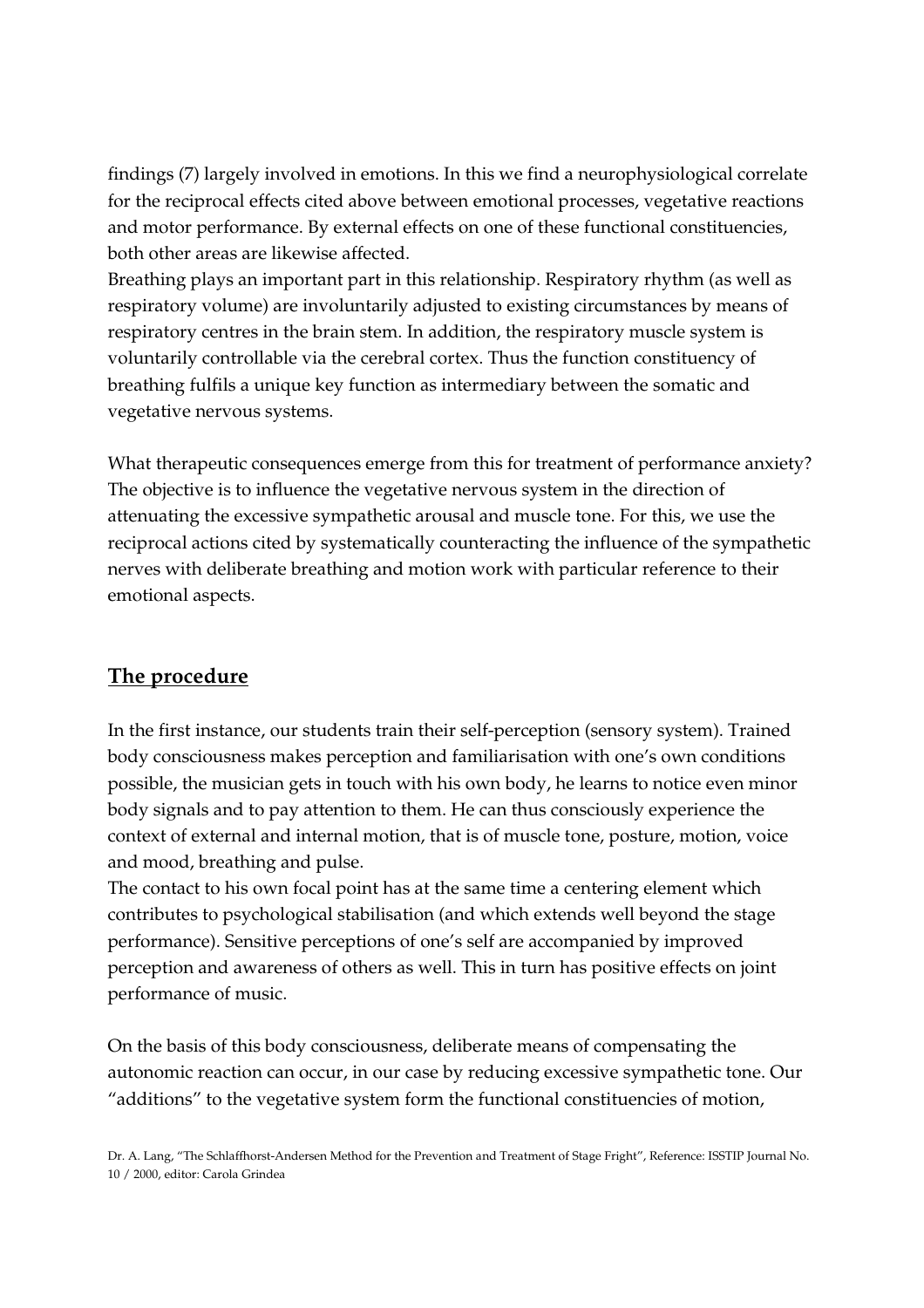breathing, voice and, by means of basic cognitive and emotional components, the psyche.

#### Motion:

As discussed above, with performance anxiety we observe an increased tone of the entire skeletal muscle system. Our objective is not their relaxation but their proper tension (eutonus). We strive for a reaction condition appropriate to that of the situation on stage, thus facilitating an artist's necessary presence, musical expression and concentration without however, blocking the motor system. Suitable for this are not just tension-reducing procedures like general or local unblocking, exercises while lying down, downward-pointed movements connected with breathing or reinforcement of floor contact, etc., but in particular tension-compensating methods such as the circular and oscillating motions which are part of the five paths to regeneration according to the Schlaffhorst-Andersen method. The latter involves deliberately prescribed motion actions in which the body is in constant confrontation with traction, pressure, gravitational and centrifugal forces. By stimulating the balance and mechanical receptors such as the muscle spindles with their associated nerve fibres, a constantly reproduced tension balance of the postural and respiratory muscle systems is established, where hypertonic muscle fibre groups are released while hypotonic regions are activated and, which ultimately allows for the desired eutonisation (appropriate and beneficial muscle tension).

#### Breathing:

Work on breathing constitutes the centrepiece of the Schlaffhorst-Andersen method. The heightened tone of the abdominal and pelvic floor muscles obstructs respiratory motion. The increased need of oxygen in stress situations can thus not be compensated for by means of an increase in the volume of respiratory action but must rather, and very uneconomically, be compensated for by acceleration of respiratory frequency. Enlarged respiratory motion is likewise evident in the equally uneconomic form of deep breathing. If respiratory volume exceeds muscular activity (i.e. metabolic need for oxygen) as is frequently the case on stage, then the typical symptoms of hyperventilation exacerbate the problem (9).

Breathing exercises must therefore facilitate ease of breathing by increasing the volume of each breath while reducing the frequency of breathing. This must be achieved in connection with eutonisation of the obstructed muscle groups.

For this, a further regeneration path according to Schlaffhorst-Andersen is suitable: work on individual tripartite breathing and motion rhythm. After the two phases of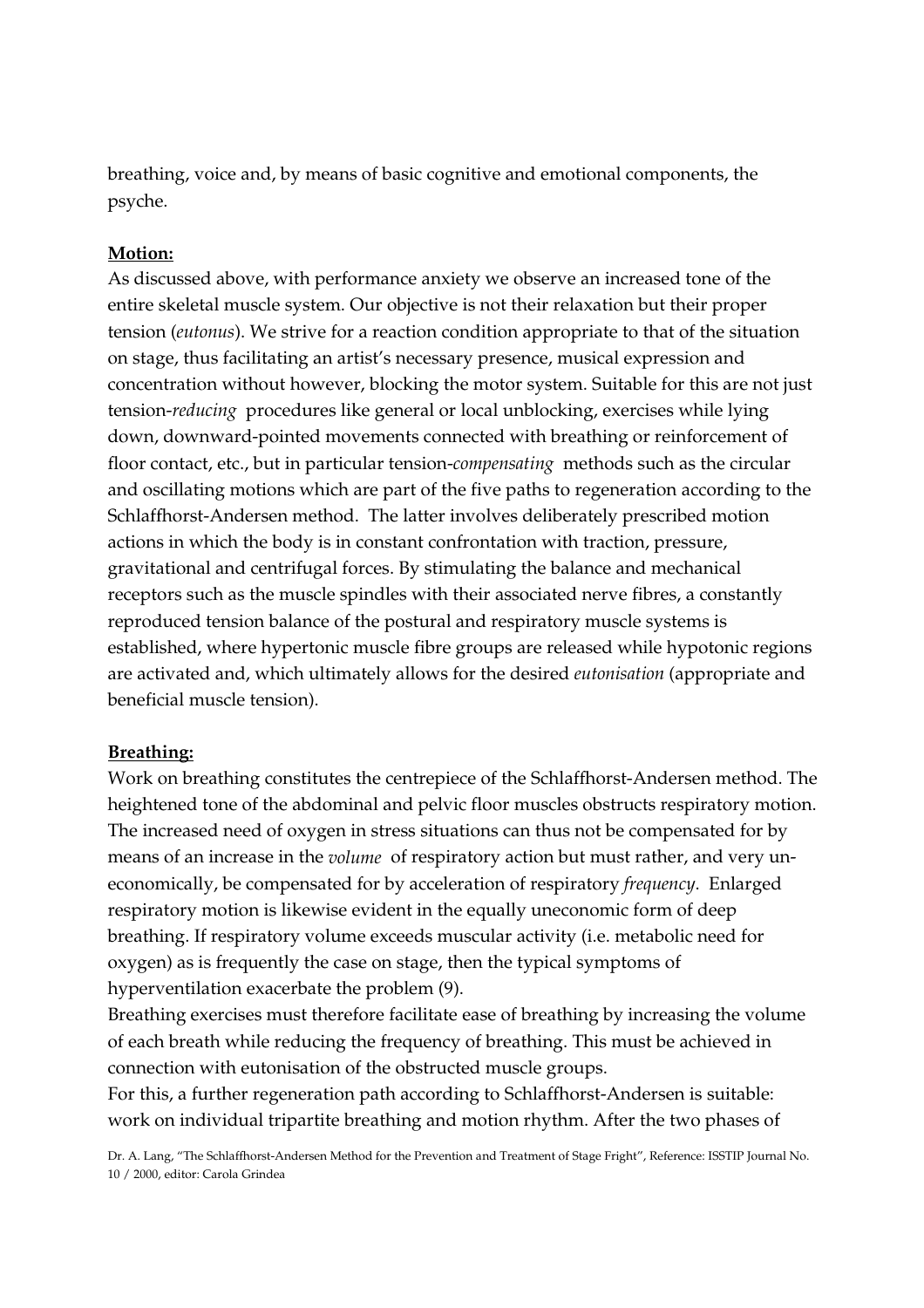breathing in and breathing out, there is a third phase, the pause in breathing, characterised by a relaxation of the entire respiratory muscle system. With increased breathing work, the duration of this pause is admittedly shortened, but the relaxation phase and quality should remain. Exercises for perception and extension of the pause in breathing serve, besides reduction of hyperventilation, the elimination of tension. They will also make the respiratory muscles more flexible and more economical in their use. This process can be extended to other muscle groups by means of motions carried out in basic rhythm.

Deepening breathing is either achieved by body motions which have a direct effect on respiratory mechanics, or by inhalation stimuli which stimulate the respiratory centres and thus increase the volume of each breath taken. We use such an inhalation stimulus, for instance, by extending exhalation. Prolonged exhalation and the subsequent pause cause carbon dioxide levels in the arterial blood to rise. As a result the respiratory centres in the brain are stimulated to deepen the subsequent inhalation. Extension of exhalation can be achieved both by articulation resistance as well as by using the phonetic resistance during speech and singing.

#### Voice:

A further path to human and musical regeneration according to Schlaffhorst-Andersen, is the production of sounds in which sound functions are consciously used to set large parts of the body into vibration. This further constitutes a compensating effect on sympathetic nervous arousal.This, together with emotional causes is explained by the close link of the visceral nerve (nervus vagus) to the external auditorymeatus and the eardrum (1). A the same same time by making sounds and by lengthening exhalation, deeper breathing is facilitated (see above).

#### Basic Cognitive and Emotional Components:

Psychological compensation of sympathetic nervous arousal is additionally accomplished via

- positive images (such as visualisation of relaxing, rhythmic and slow processes)

- developing individual cognitive strategies for blocking out conditioned memories and by

- converting the enormous tension in the performance situation, normally perceived as destructive, into one which is constructive and functional to performing music.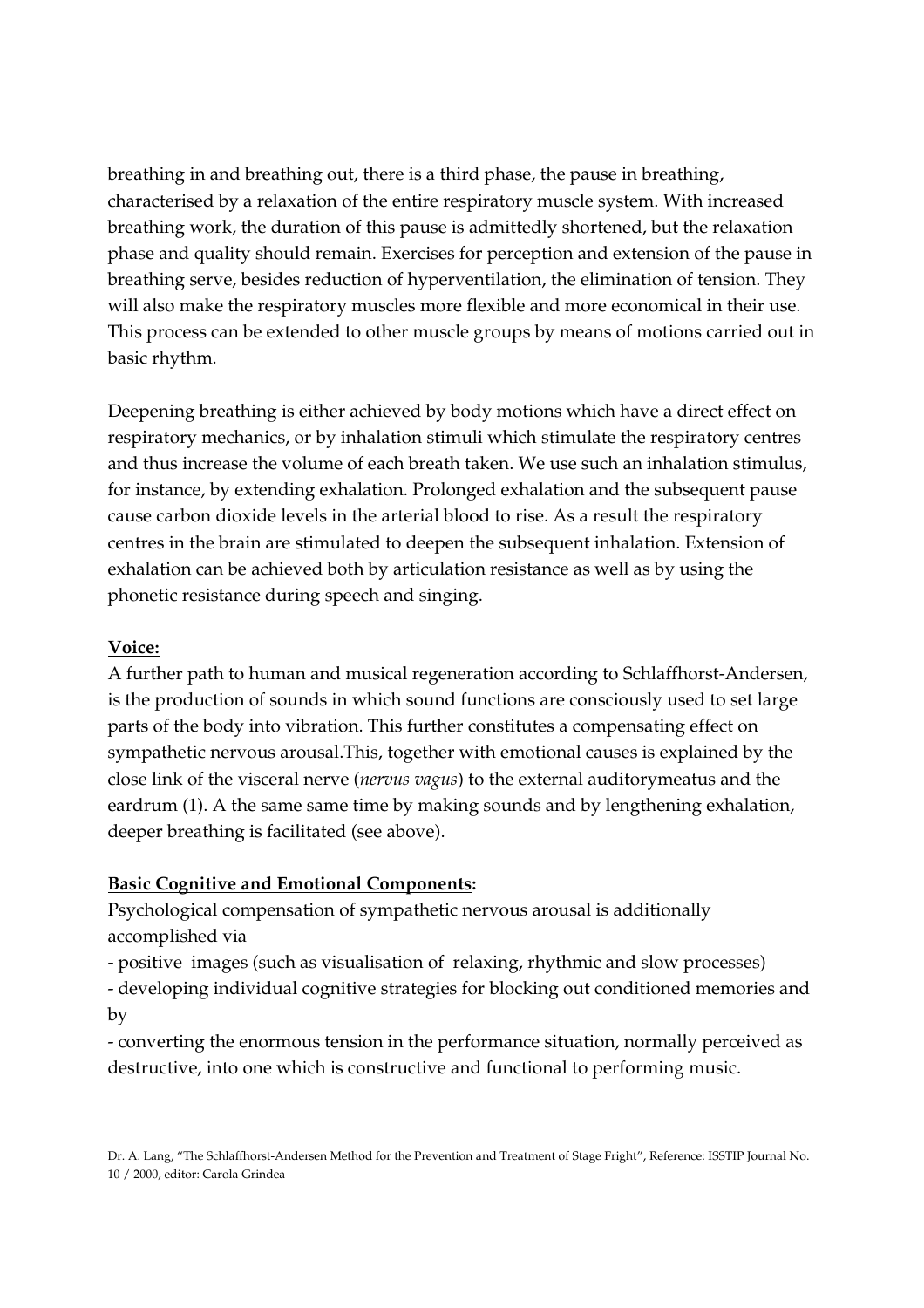Visualisation and "training for the real emergency" help the musician to familiarise himself with the location, situation, cause of fear and motivation. The musician also works out individual tactics on enhancing this so-called "home advantage".

The Schlaffhorst-Andersen concept is no simple relaxation process. It is rather a motion exercise, training sensory motor nerves and a programme for regeneration of the human being - in and outside of performing situations.

Thus at the start of the programme, after taking stock of the individual problems, the focus is on intense training in the functions mentioned above. Review of the results of exercises and recourse to audio-visual media expand training. In the course of training, media and accompanying body motion are constantly reduced and the level of challenge is raised (training for the "real emergency") where the musician can try out new postures in the sheltered environment. Ultimately, uncomplicated images as well as the body consciousness and memory already achieved suffice to down-regulate sympathetic arousal so that all concentration can be channelled into the music. The trained musician can now immediately react whenever he perceives signals of heightened adrenergic tone and sympathetic arousal (e.g. obstructive tensions or acceleration of breathing and pulse) during a high stress performance. He has learned to actively influence them in a positive way and can prevent a vicious circle and conditioning of anxiety. The musician has learned to stay within a rhythm even at high levels of tension and energy instead of yielding in a helpless manner to his own inner chaos. The musician can allow for and utilise releasing elements and, thus, according to the music, experience the shift from tension and relaxation. He is now more capable to stay with the flow and remains focused, in reference to both music and motion. An artist who is in this way in the centre of his own perception and armed with the tool of regulating his central life functions is in control of his behavioural modes. He does not feel at their mercy and his "consciousness" increases in the literal sense. Failure proneness is reduced and stress resistance on stage is improved, an effect which usually spills over into daily life.

The Schlaffhorst-Andersen concept thus provides a prophylactic and intervention programme especially tailored to the needs of musicians. It integrates all the constituents of the reciprocal actions of cognitive-emotional, vegetative and motor functions into a treatment of performance anxiety. It thus, offers in concentrated form assistance for professional musicians, music students, music teachers and all those who perform music in public.